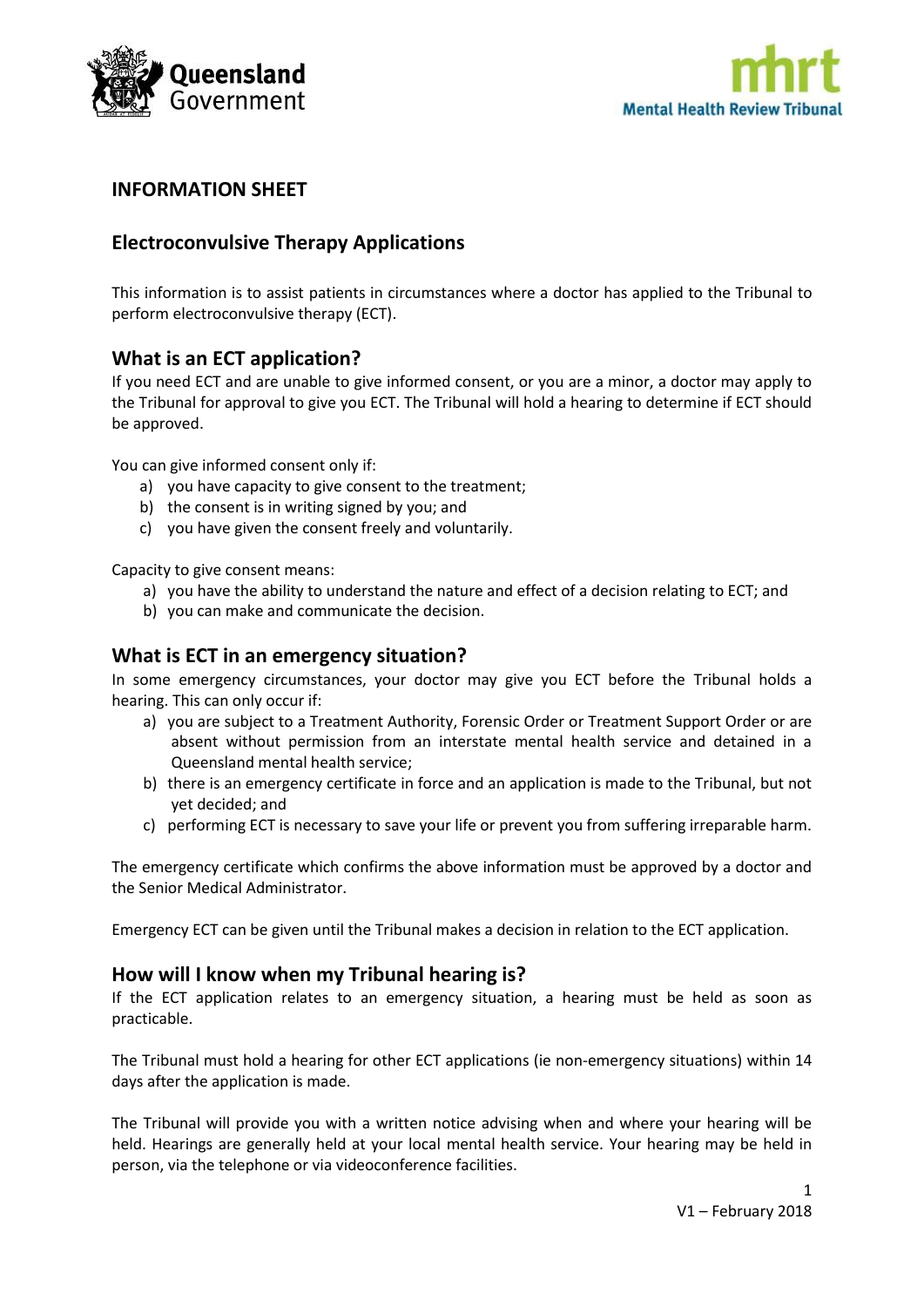



Notice of your hearing must be provided at least three days before the hearing if an emergency certificate is in place, or otherwise, at least seven days before the hearing. In some circumstances, the Tribunal may seek your approval for a shorter notice of hearing period.

## **What happens before my hearing?**

For all ECT applications, the Tribunal will appoint a lawyer for you at no cost to you. The lawyer will contact you before the hearing to discuss your matter.

Your doctor must also tell you that an application has been made to the Tribunal and explain the application to you.

The Tribunal's notice of hearing will include a 'self report' form. You may wish to complete this report prior to the hearing to help you express your views to the Tribunal.

You may also wish to speak with your nominated support person/s or other people in your support network about attending the hearing with you.

### **What happens at hearing?**

The Tribunal usually consists of three members  $-$  a legal member, a medical member and a community member (a person who is not a lawyer or a doctor but has the necessary skills and experience in exercising the Tribunal's jurisdiction).

A member/s of your treating team will attend the hearing and they will be asked to give their opinion about the application.

You will also have the opportunity to ask questions and give your opinion about your matter. The Tribunal may also ask you some questions.

You may also be represented at your hearing by a nominated support person, a lawyer or another person and these people may speak on your behalf. You can also be accompanied by one member of your support network, or more, if the Tribunal allows.

#### **What decisions can the Tribunal make?**

After reviewing the ECT application and listening to all the information at the hearing, the Tribunal will make a decision whether to approve, or refuse, the application for ECT.

When making their decision, the Tribunal must have regard to:

- a) if you are an adult who is unable to give informed consent any views, wishes and preferences you may have expressed in an advance health directive; or
- b) if you are a minor your views, wishes and preferences and the views of your parents.

Having regard to these factors, the Tribunal can only approve the application for ECT if:

- a) performing ECT is in your best interests; and
- b) evidence supports the effectiveness of ECT for your particular illness; and
- c) if you have previously received ECT the effectiveness of the ECT for you; and
- d) if you are a minor evidence supports the effectiveness of ECT for minors of your age.